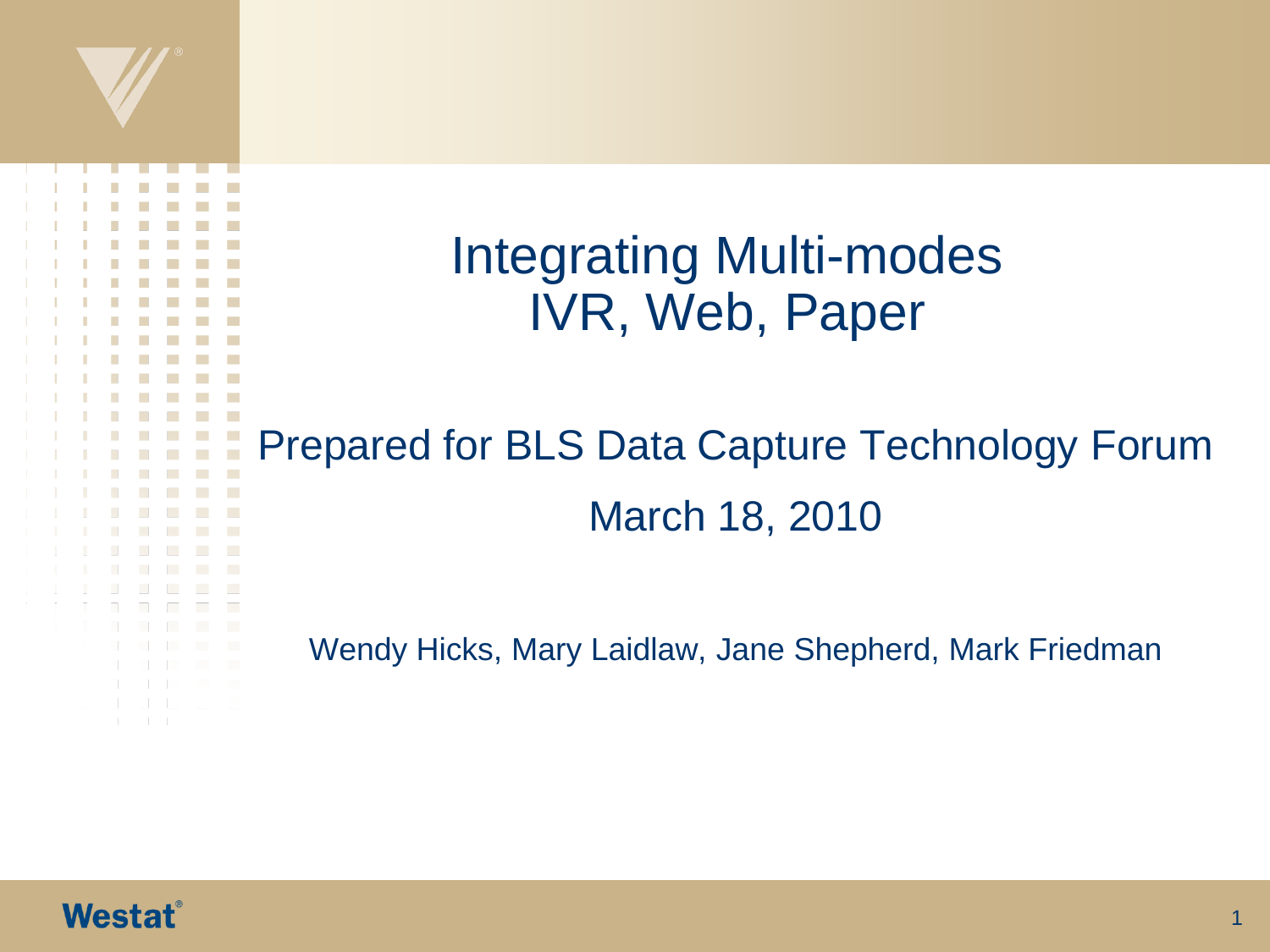#### Framework: Surveys of today and tomorrow…



#### **Westat**®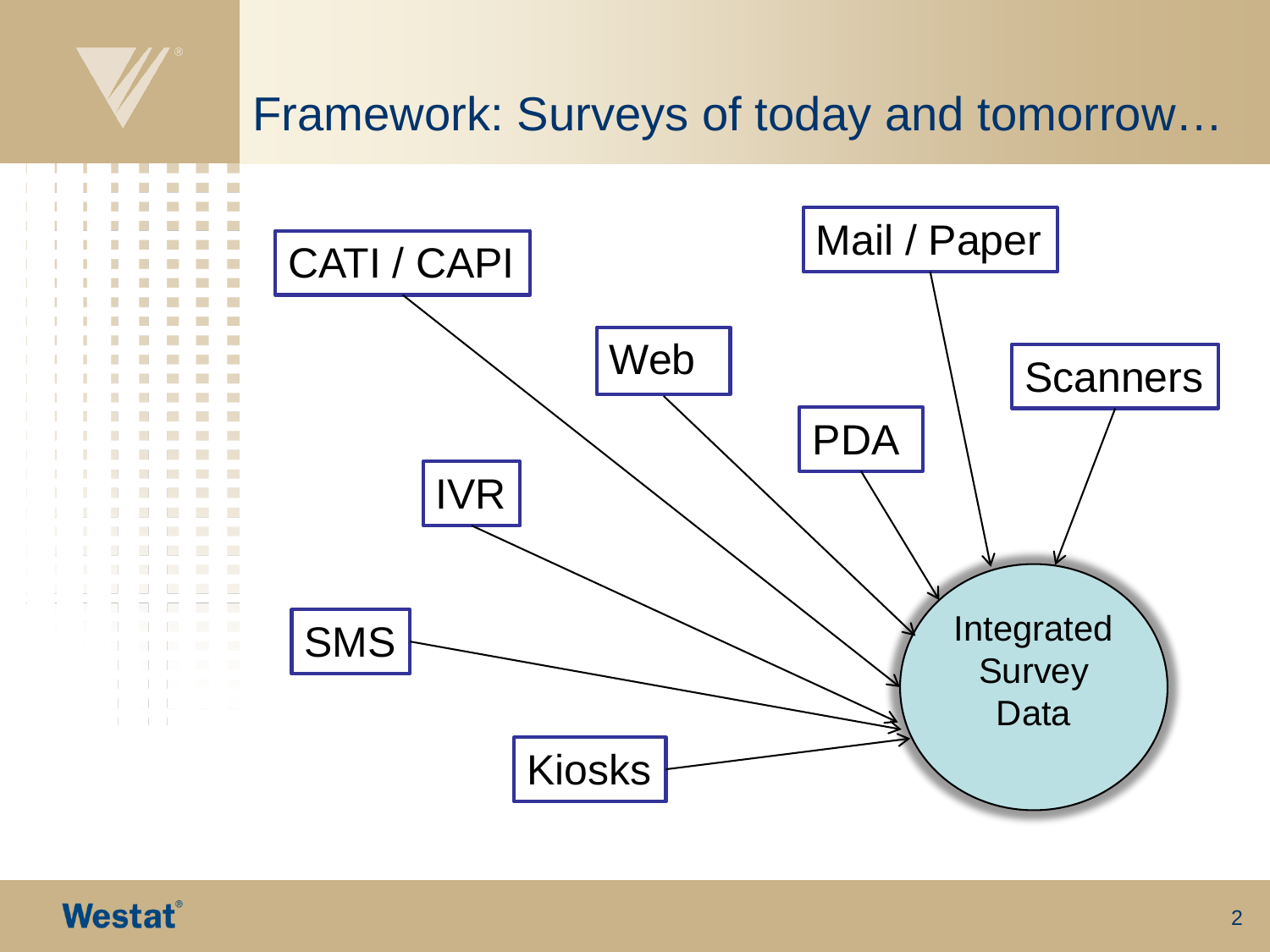#### Technology Features that Facilitate Multi-Mode Goal

- Share databases and lookups across modes
- Share 'look and feel' of the survey interview
- Apply common business logic regardless of mode or data collection interface
- Fully integrate data from any mode or data collection interface into a centralized database
- Improved consistency in metadata

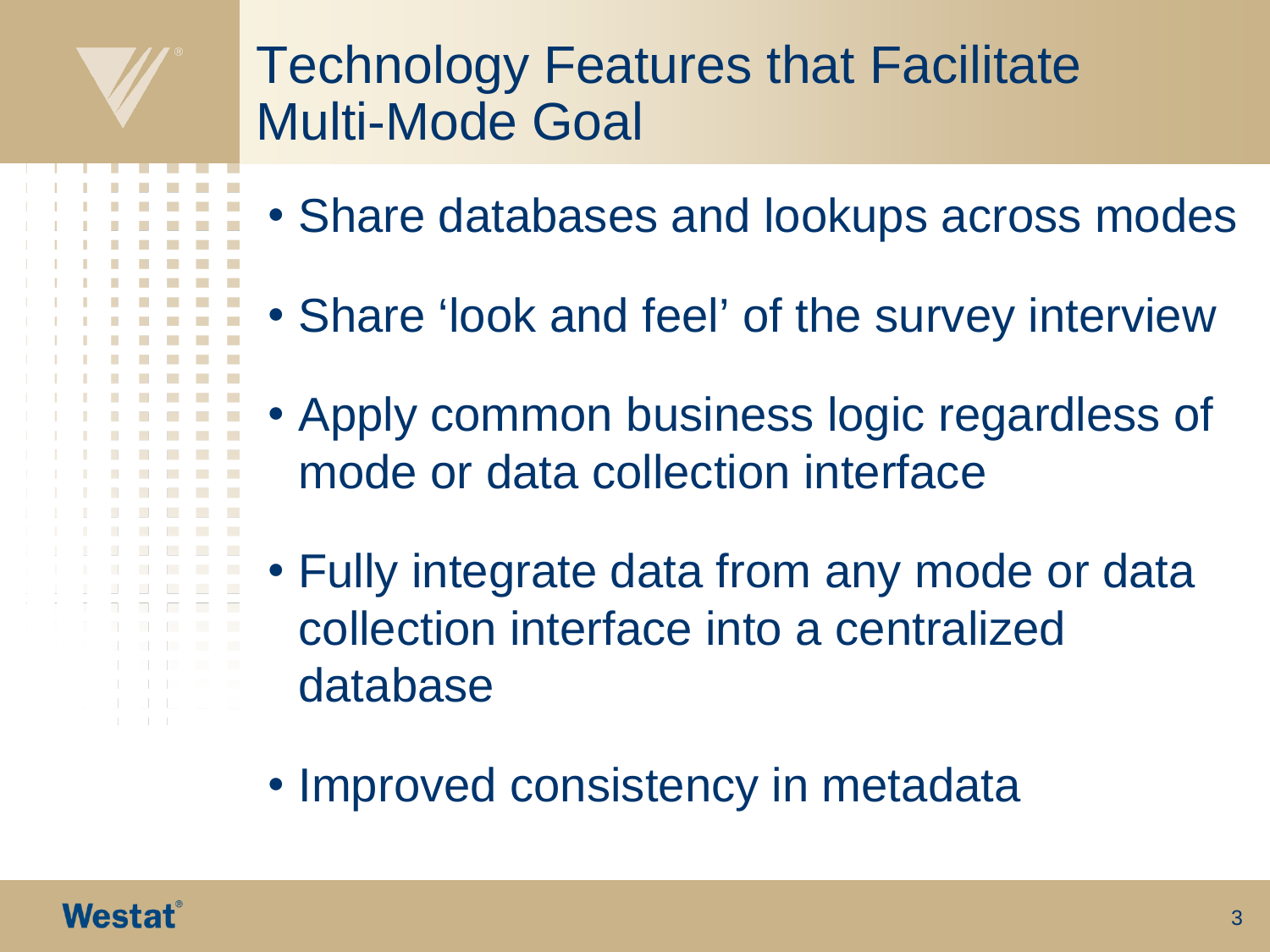

# IVR, Web and Paper Characteristics

| <b>Characteristics</b>     | <b>IVR</b>                        | <b>Web</b>                                  | <b>Paper</b>                      |
|----------------------------|-----------------------------------|---------------------------------------------|-----------------------------------|
| Eligible population:       | All persons with<br>phone service | All persons with web<br>access              | All persons                       |
| Input:                     | Aural                             | <b>Visual &amp; Aural</b>                   | Visual                            |
| Reading required:          | N <sub>O</sub>                    | Yes, with ability to<br>support section 508 | Yes                               |
| Pace:                      | <b>Application set</b>            | <b>Respondent set</b>                       | <b>Respondent set</b>             |
| Access to<br>interviewer:  | Directly from<br>application      | Directly from<br>application                | <b>External to</b><br>application |
| Place of contact:          | Anywhere with<br>phone service    | Anywhere with<br>internet access            | Depends on delivery<br>method     |
| Range of<br>question types | <b>Most limited</b>               | <b>Least limited</b>                        | Somewhere in<br>between           |

#### **Westat**®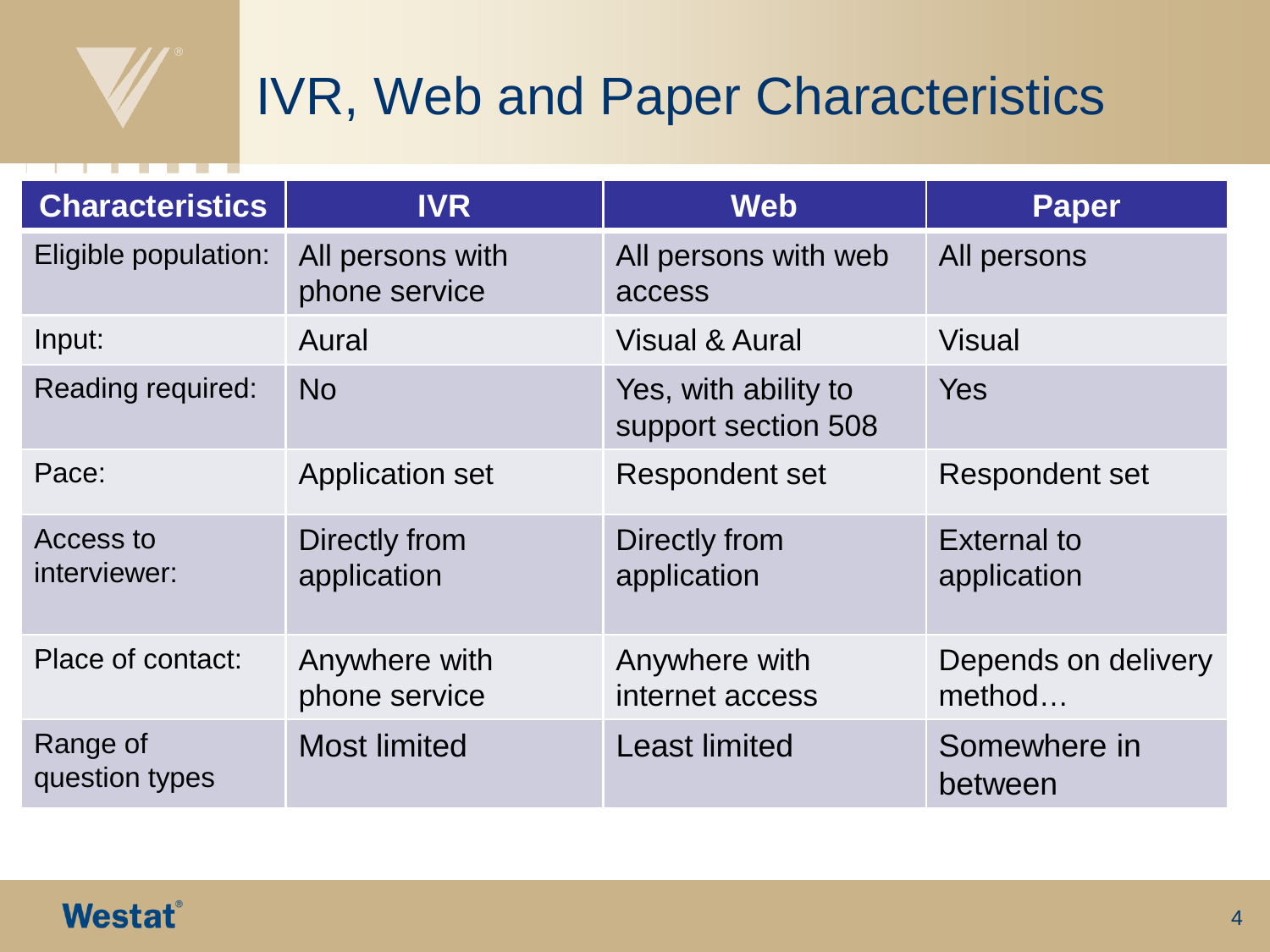#### Features of IVR Interface

- Outbound capability as well as inbound
- User device determines portability, not dependent on build of application
- Methods to address confidentiality needs
- Flexibility in terms of speech or touch tones
- Provide help options & smart error-handling
- Very scalable, supports multiple languages

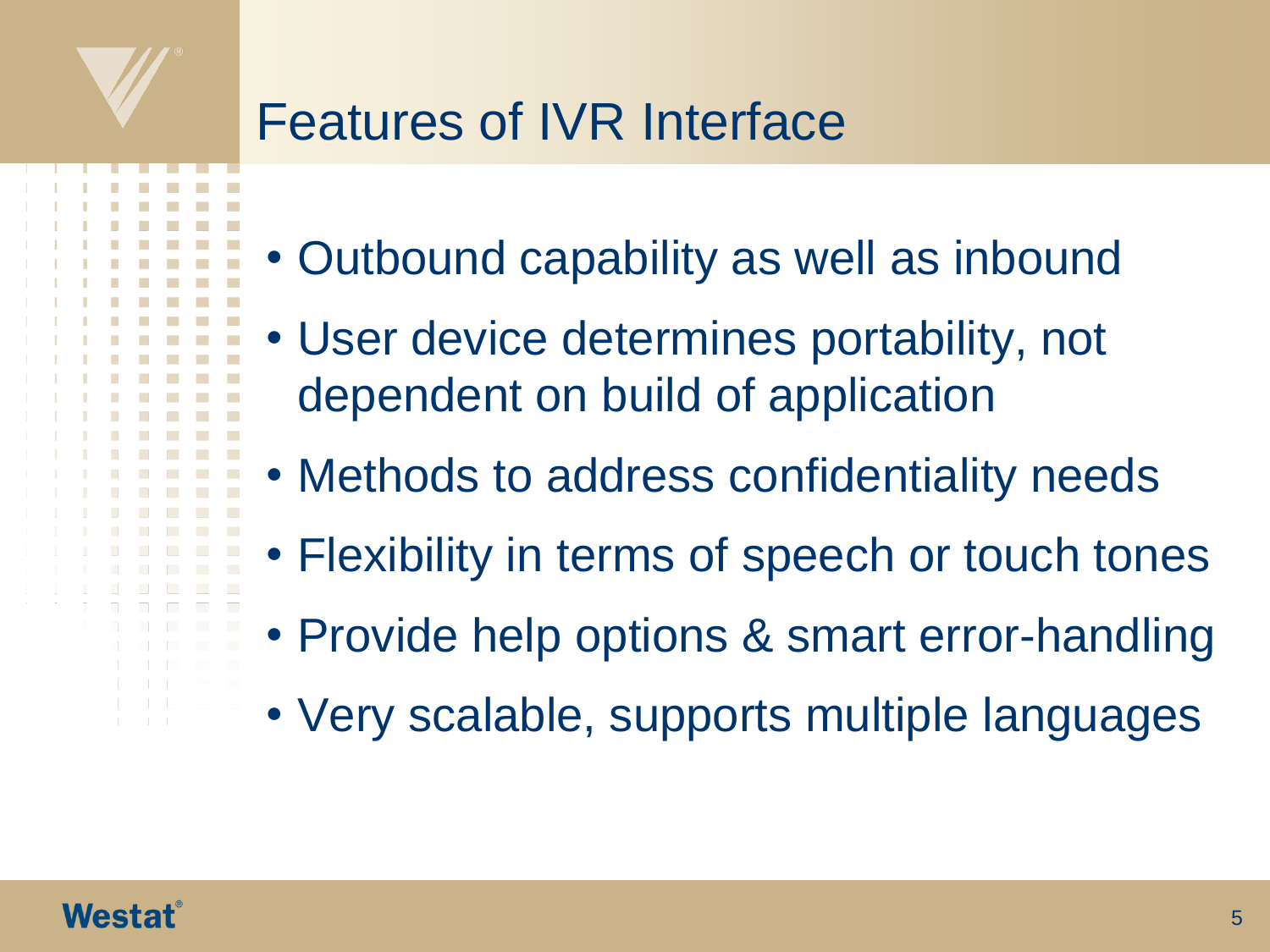## Example IVR

- We'll demonstrate to you
- Authentication
- Introduction and Global help
- Question/Response
- Confirmation/Correction
- Completion/Post processing

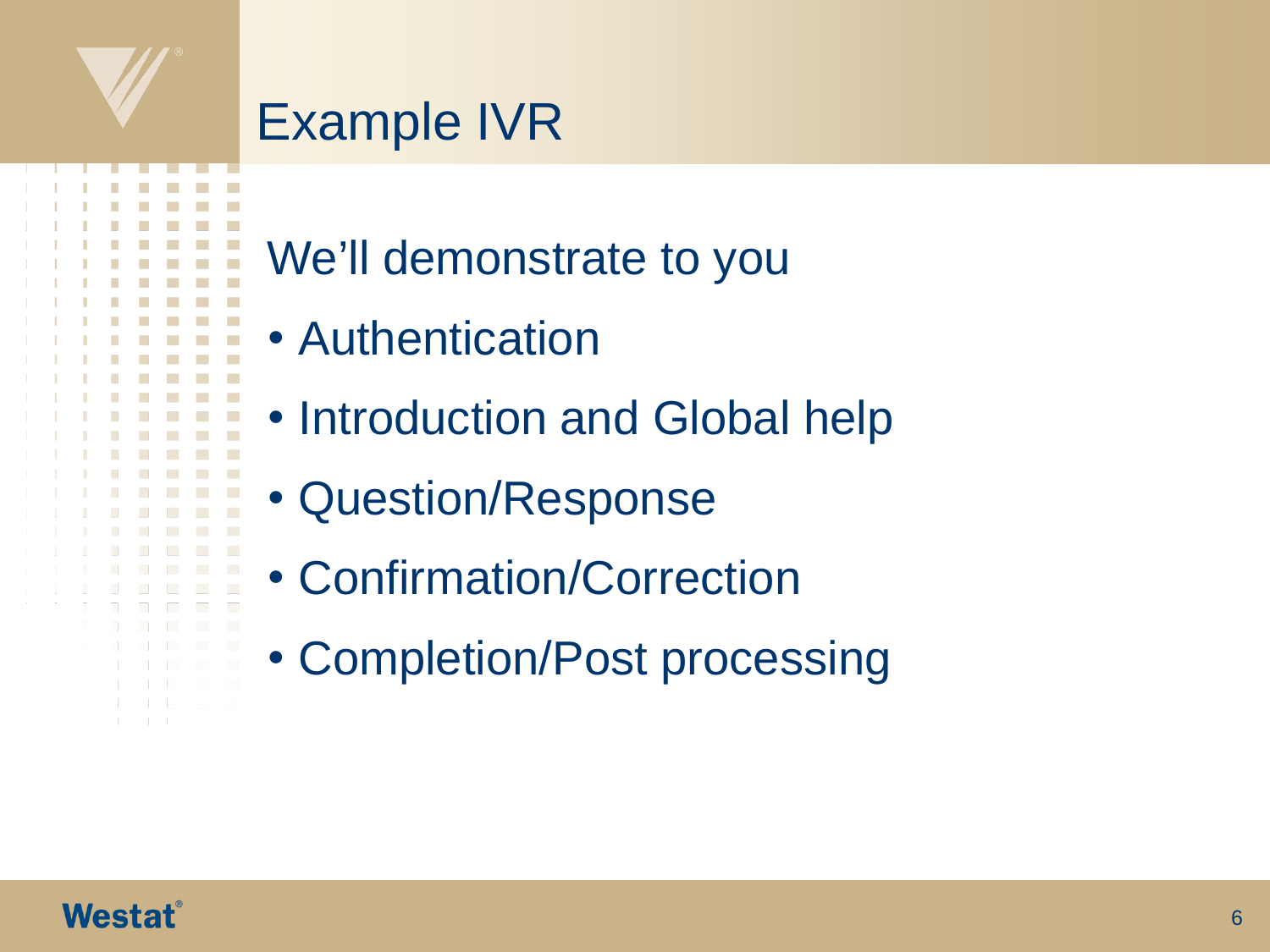#### Features of Web Interfaces

- User device determines portability
- Multiple paths (Email link, direct URL access, through project website, etc.)
- Methods to address confidentiality needs
- HTML or fill-able PDF formats
- Provide help & smart error-handling
- Very scalable, supports multiple languages

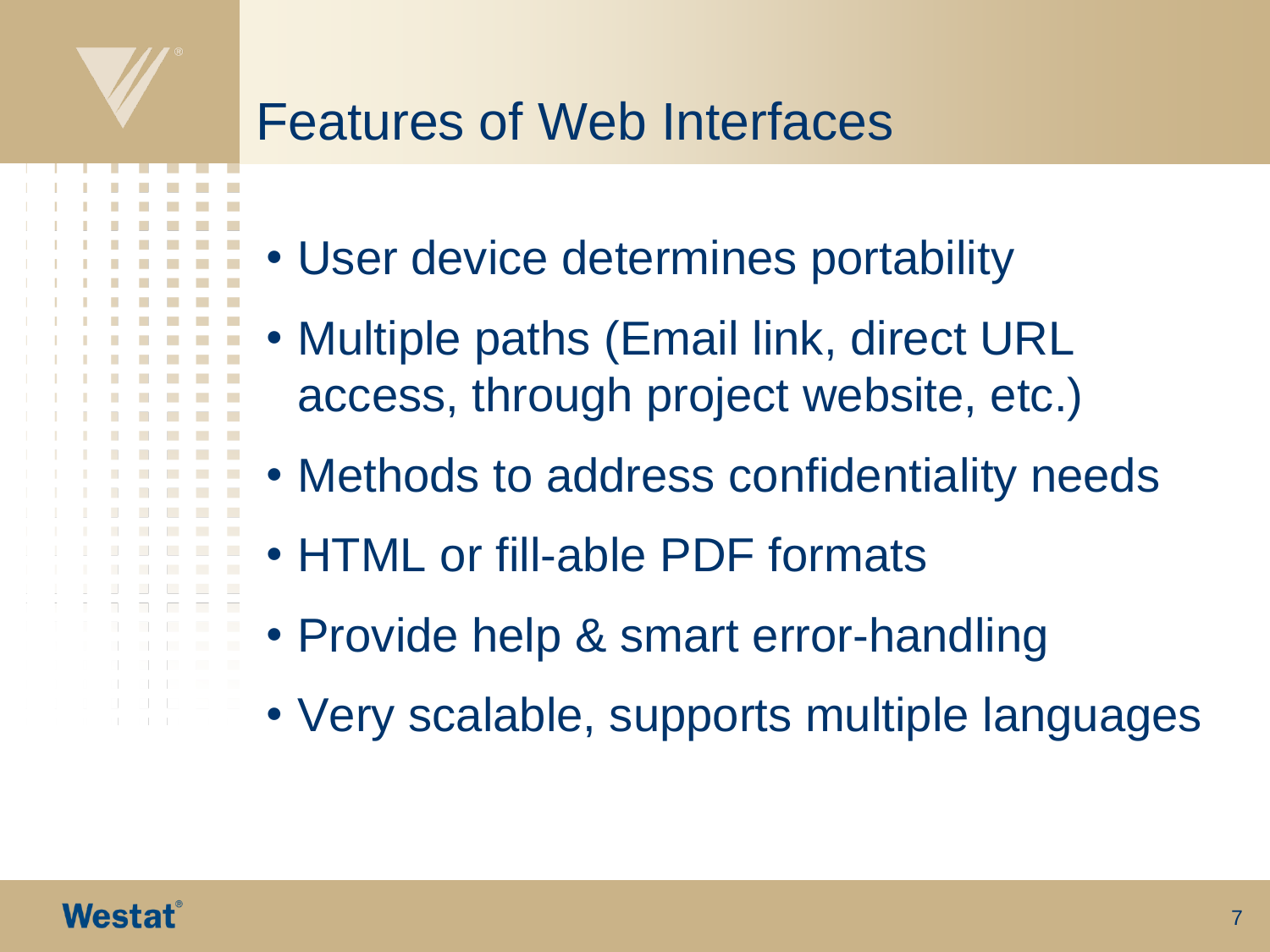#### Example Web

- We'll demonstrate to you
- Authentication
- General help and information
- Question/Response
- Completion/Post processing



n.

**I**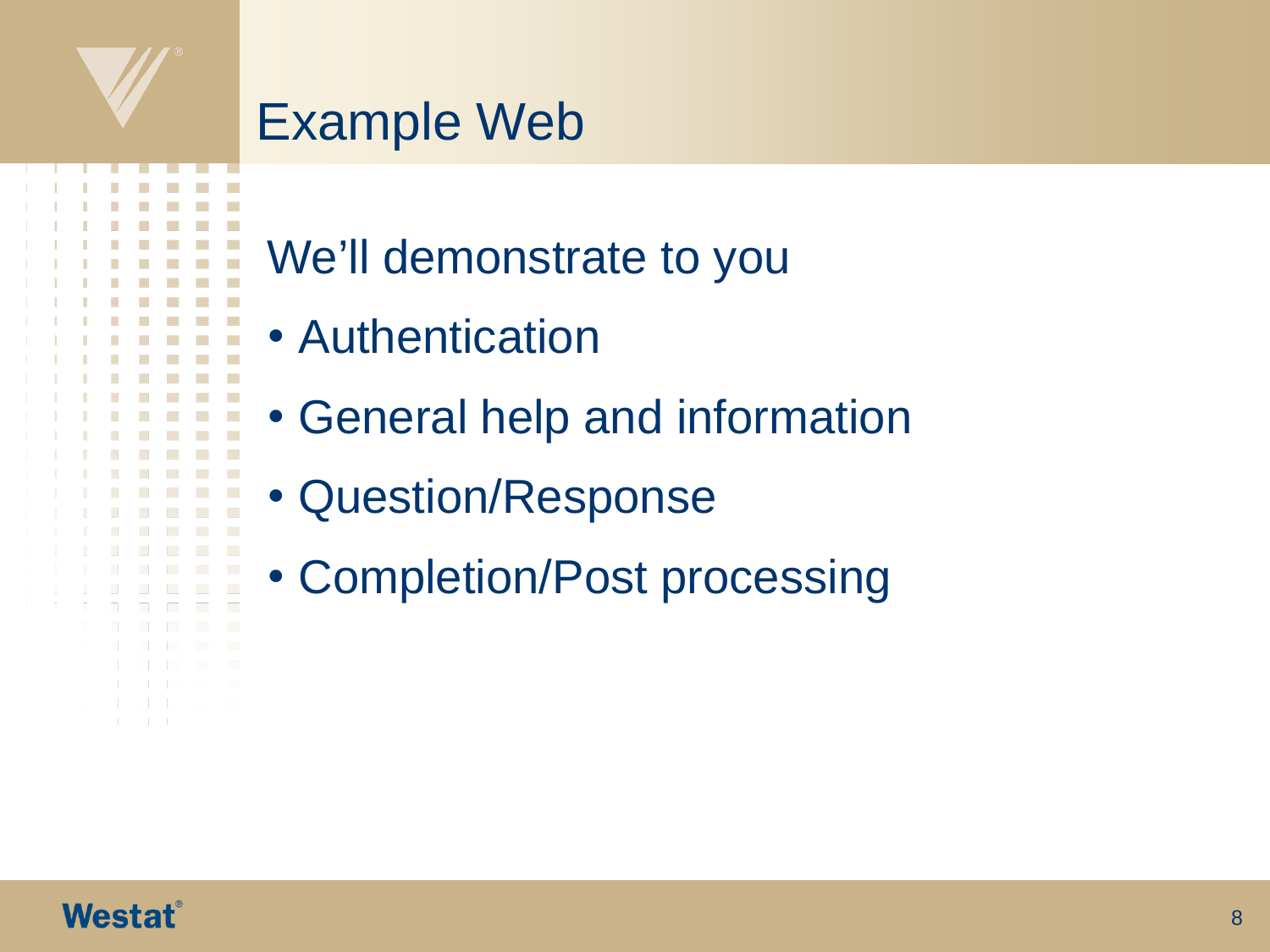

## Paper and Electronic Paper Interface

- Low tech
- Portable
- Can support measure of pre-filling and customization
- Business rules applied without respondent interaction
- Supports multiple languages

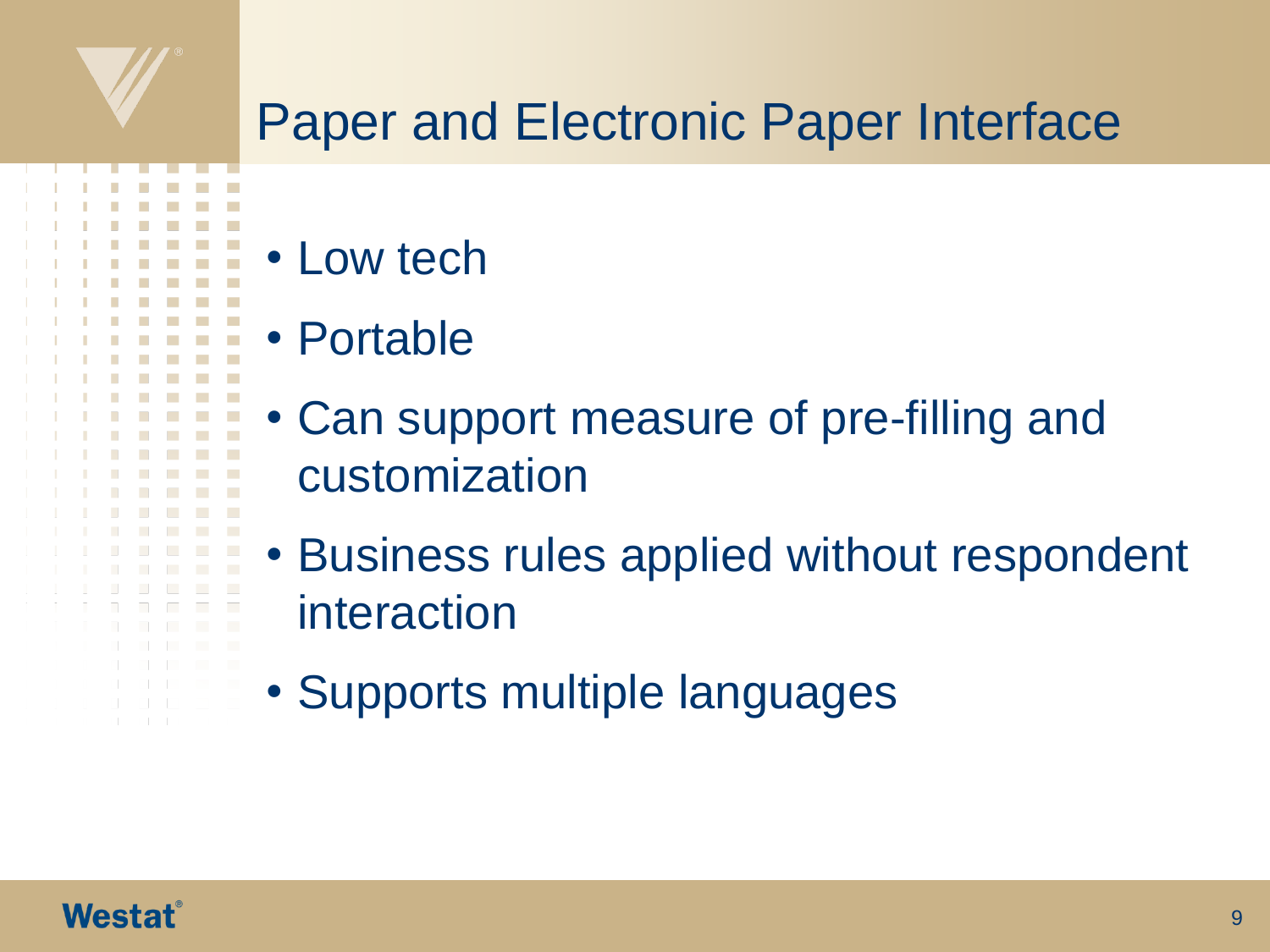## Forms Data Capture Capabilities

- COTS
- High volume processing
- Multi-mode integration
- Workflow management
- Image management
- Centralized or distributed model
- Structured vs. unstructured
- Electronic or hardcopy collection

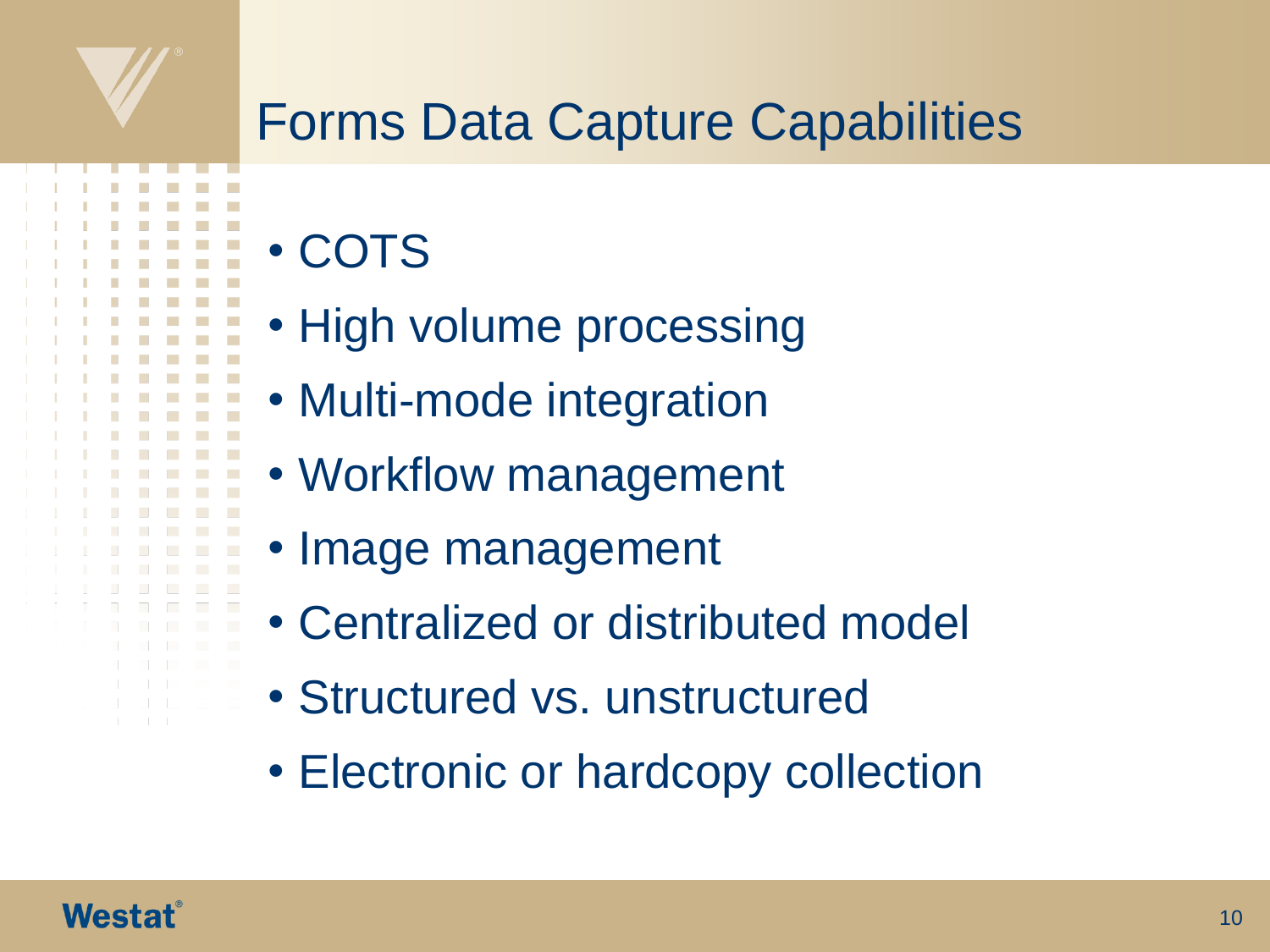#### Capture and Verification **Capabilities**

- Out of box interfaces
- Barcode and Form ID recognition
- Automated work flow
- Automatic data extraction
- Apply business rules



 $\Box$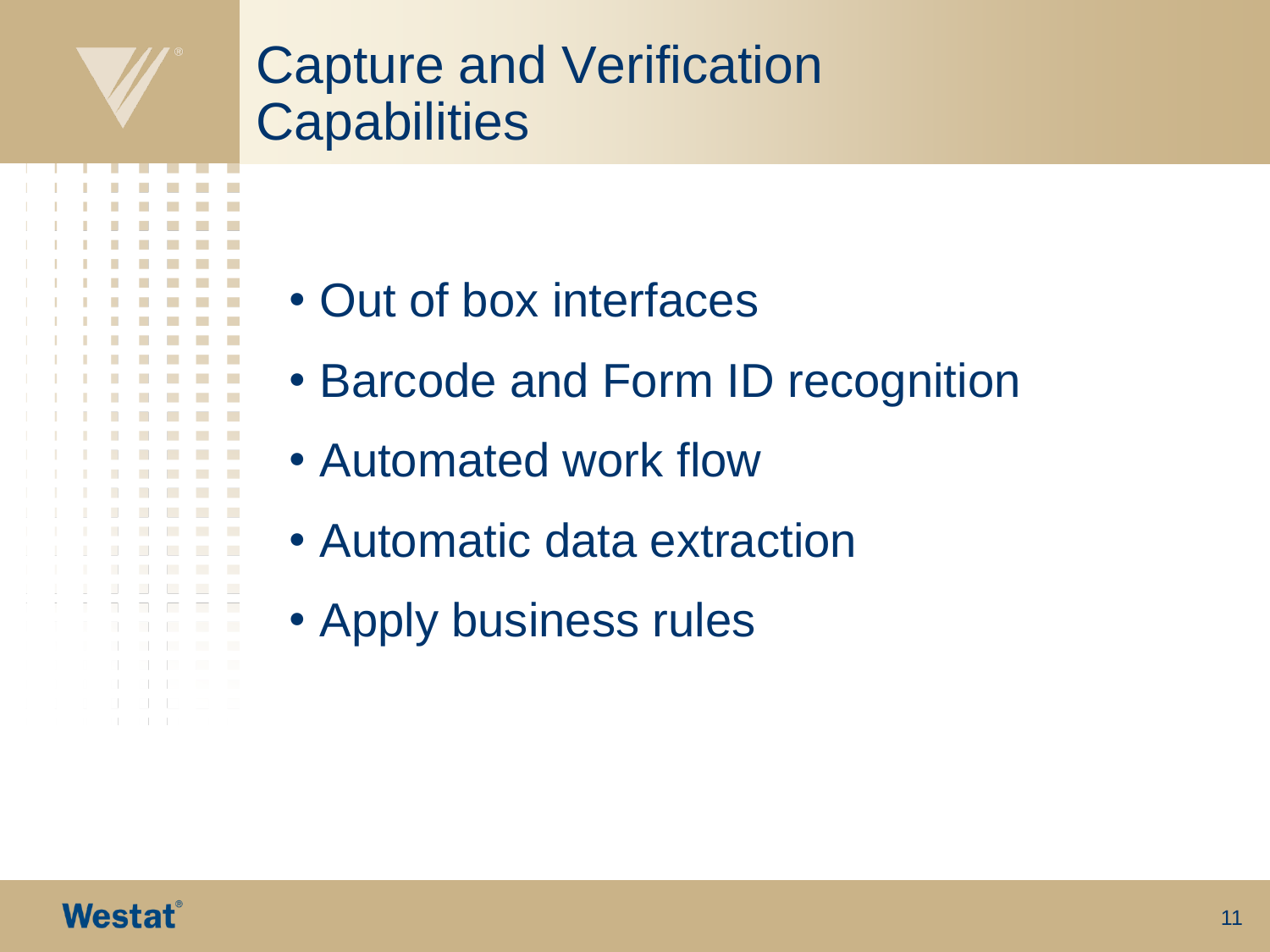#### Data Capture Demonstration

- We'll demonstrate to you
- Data captured from electronic or hardcopy forms
- Paper trail ends at scanner
- Consistent processing across formats based on verification instructions and embedded editing

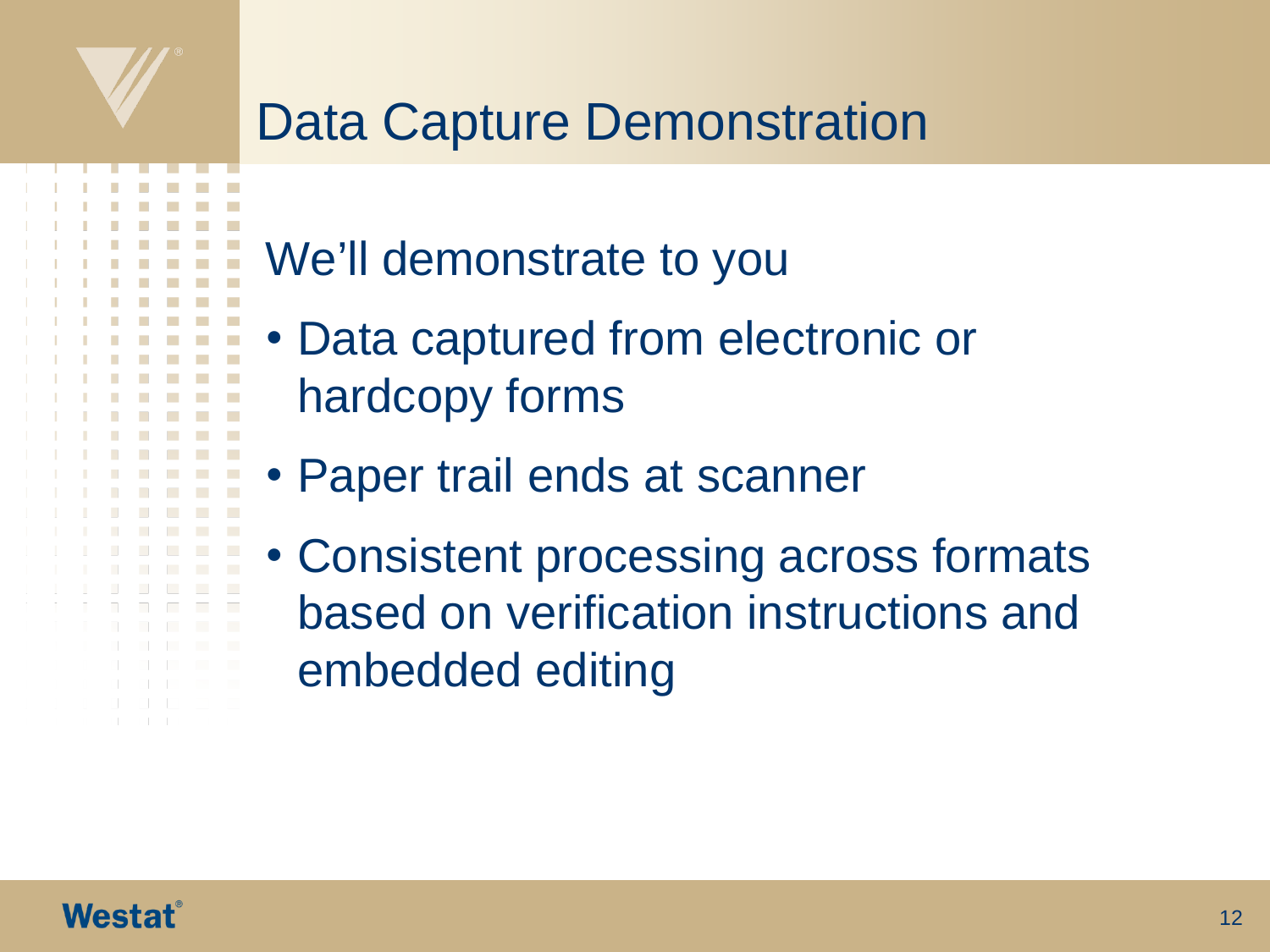### Integrated Database Access

- Flexible export from the interfaces
- Survey metadata
- Links to post processing and delivery operations



 $\Box$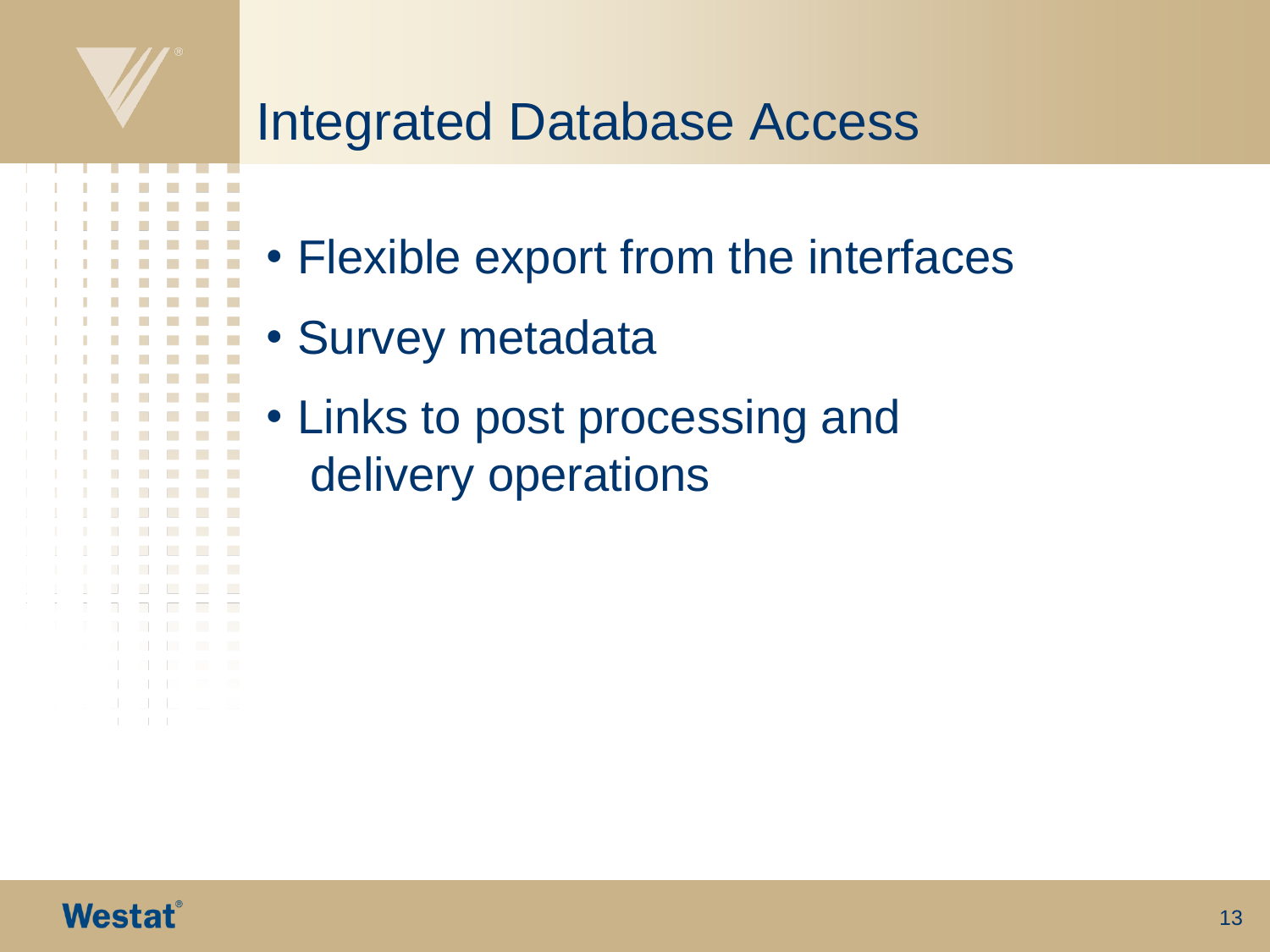

- We'll demonstrate to you
- Authentication
- Custom Analyses
- Drill-down navigation
- Filtering

**Tara**  $\mathcal{L}_{\mathcal{A}}$ 

• Multiple output formats